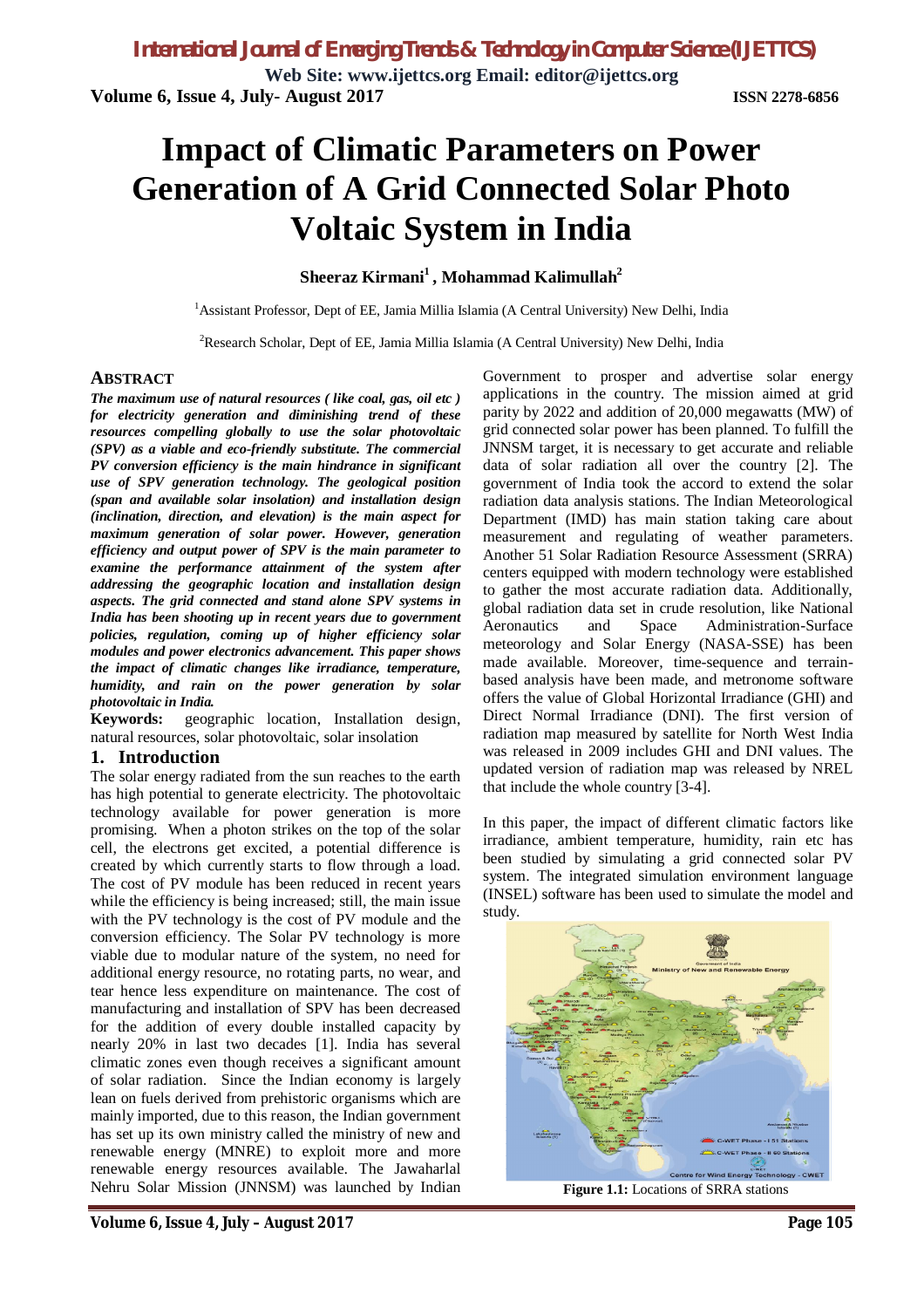# *International Journal of Emerging Trends & Technology in Computer Science (IJETTCS)*

**Web Site: www.ijettcs.org Email: editor@ijettcs.org Volume 6, Issue 4, July- August 2017 ISSN 2278-6856**

#### **2.INSEL Model Development**

The meteorological data for New Delhi, India has been taken from Insel Weather database.

| <b>Table:1.1</b> Weatherdata |                  |         |         |         |           |                |  |
|------------------------------|------------------|---------|---------|---------|-----------|----------------|--|
| Month                        | Irradianc        | Tambi   | Tmi     | Tmax    | Humidity  | Rai            |  |
|                              | e                | ent     | n       | $^{0}C$ | percentag | n              |  |
|                              | w/m <sup>2</sup> | $^{0}C$ | $^{0}C$ |         | e         | mm             |  |
| January                      | 149              | 14.3    | 7.3     | 21.2    | 63        | 22             |  |
|                              |                  |         |         | 3       |           |                |  |
| February                     | 188              | 16.9    | 10.1    | 23.6    | 55        | 19             |  |
| March                        | 210              | 22.6    | 15.1    | 30.2    | 47        | 13             |  |
| April                        | 249              | 28.6    | 21.0    | 36.2    | 34        | 7              |  |
| May                          | 264              | 33.5    | 26.6    | 40.5    | 33        | 13             |  |
| June                         | 234              | 34.3    | 28.7    | 39.9    | 46        | 67             |  |
| July                         | 216              | 31.3    | 27.2    | 35.3    | 70        | 202            |  |
| August                       | 208              | 29.9    | 26.1    | 33.7    | 73        | 197            |  |
| September                    | 209              | 29.4    | 24.6    | 34.1    | 62        | 123            |  |
| October                      | 203              | 25.9    | 18.7    | 33.1    | 52        | 18             |  |
| November                     | 175              | 20.3    | 11.8    | 28.7    | 55        | $\overline{2}$ |  |
| December                     | 147              | 15.7    | 8.0     | 23.4    | 62        | 9              |  |
| Average                      | 204              | 25.2    | 18.8    | 31.7    | 54        | 58             |  |

New Delhi is situated at latitude  $28.58^{\circ}$ N and longitude  $77.20^{\circ}$ E and time zone is 19. The clock gives the actual time simulation with a constant increment of 1 hour. The clock calculates the hour of the year 2016. The hour of the year (HOY) is calculated by the hour of the year block [5]. The solar cell is modeled like two diodes, the voltage and the current density equation is given by:

$$
j
$$
\n
$$
= j_{ph} - j_S \left( \exp\left( \frac{q (V_c + j r_S)}{\alpha \kappa T} \right) - 1 \right)
$$
\n
$$
- j_r \left( \exp\left( \frac{q (V_c + j r_S)}{\beta \kappa T} \right) - 1 \right)
$$
\n
$$
- \frac{V_c + j r_S}{r_{sh}} \tag{1}
$$

Where,

 $r_s$  =unit area series resistance ( $\Omega$  m<sup>2</sup>)  $r_{sh}$  =unit area shunt resistance ( $\Omega$  m<sup>2</sup>)  $\alpha$  = 1 for two diode model  $\beta$  = 2 for two diode model  $T =$ Absolute cell temperature  $(K)$ Q= Charge of an electron  $(1.6021 \times 10^{-19} A-s)$ k =Boltzmann constant  $(1.3854 \times 10^{-23}$ JK<sup>-1</sup>) Hence, the operating point of the PV generator is given  $V = Vc \times Ns$  (2)  $I = jAc \times Np$  (3)

Where,

Ac = Cell area  $(m^2)$ 

Ns = Total number of cells connected in series

 $Np = Total number of cells connected in parallel$ 

The current density  $J_{ph}$  (A/m<sup>2</sup>) generated by light is proportional to the global radiation G  $(W/m^2)$  and is assumed to be directly lean on the absolute temperature of a cell T (K) [6-8].

$$
J_{ph} = (c_{ph} + c_t T)G \qquad (4)
$$

Where  $c_{ph}$  =current density coefficient  $(V<sup>-1</sup>)$ 

 $c_t$  =current density temperature coefficient (V<sup>-1</sup> K<sup>-1</sup>). Is and Jr are the saturation current densities dependent on temperature is given by:

$$
j_s = c_s T^3 \exp\left(-\frac{qV_{gap}}{\kappa T}\right)
$$
  
\n
$$
j_r = c_r T^{\frac{5}{2}} \exp\left(-\frac{qV_{gap}}{2\kappa T}\right)
$$
 (5)

Where

 $c_s$  = saturation current density coefficient (Am<sup>-2</sup> K<sup>-3</sup>)  $c_r$  = saturation current density coefficient  $(Am^{-2} K^{-5/2})$ Vgap = Potential difference of band gap (Silicon 1.12V).The potential difference of band gap is independent on cell temperature.

The maximum power point tracker (MPPT) is simulated by maximum power point (MPP) block. The maximum power point lower limit is 0.0 and the maximum point is 800. The error tolerance is 0.1. The MPPT calculates the maximum power point under different radiation and temperature condition. In this case, the MPP determines the maximum product of the naturally unimodal function  $P = V \times I$  for a given I-V characteristic in the interval [Vmin, Vmax] as given by the parameters [9-10].

An inverter of sunny Boy 1100 SMA Datasheet is given below has been used in this model.

|  | <b>Table: 1.2 Inverter datasheet</b> |  |
|--|--------------------------------------|--|
|--|--------------------------------------|--|

| Nominal Power/W | 1000.0 |  |  |
|-----------------|--------|--|--|
| Maximum<br>DC.  | 400.0  |  |  |
| power/V         |        |  |  |
| Maximum<br>DC.  | 10.0   |  |  |
| current/A       |        |  |  |

**Table 1.3:** The parameters of the inverter have been taken into account as:

| Nominal DC power/W | 1100.0  |
|--------------------|---------|
| Self-consumption/W | 0.01000 |
| voltage drop/V     | 0.02825 |
| resistive losses   | 0.05735 |

#### **3.Results and Discussion**

The DC power generated by the photovoltaic module under different climatic condition has been plotted in figure 1.2 for the year 2016. In the mid of the year, the generation of electrical power is lesser due to high temperature. An inverter of sunny Boy 1100 SMA has been used to simulate the model. The datasheet of the inverter has been given in Table 1.3. The output power at the point of common connection has been plotted and with respect to an hour of the year as shown in figure 1.3. The inverter gives constant output AC power irrespective of the DC power generation. Following results have been concluded from this simulation model.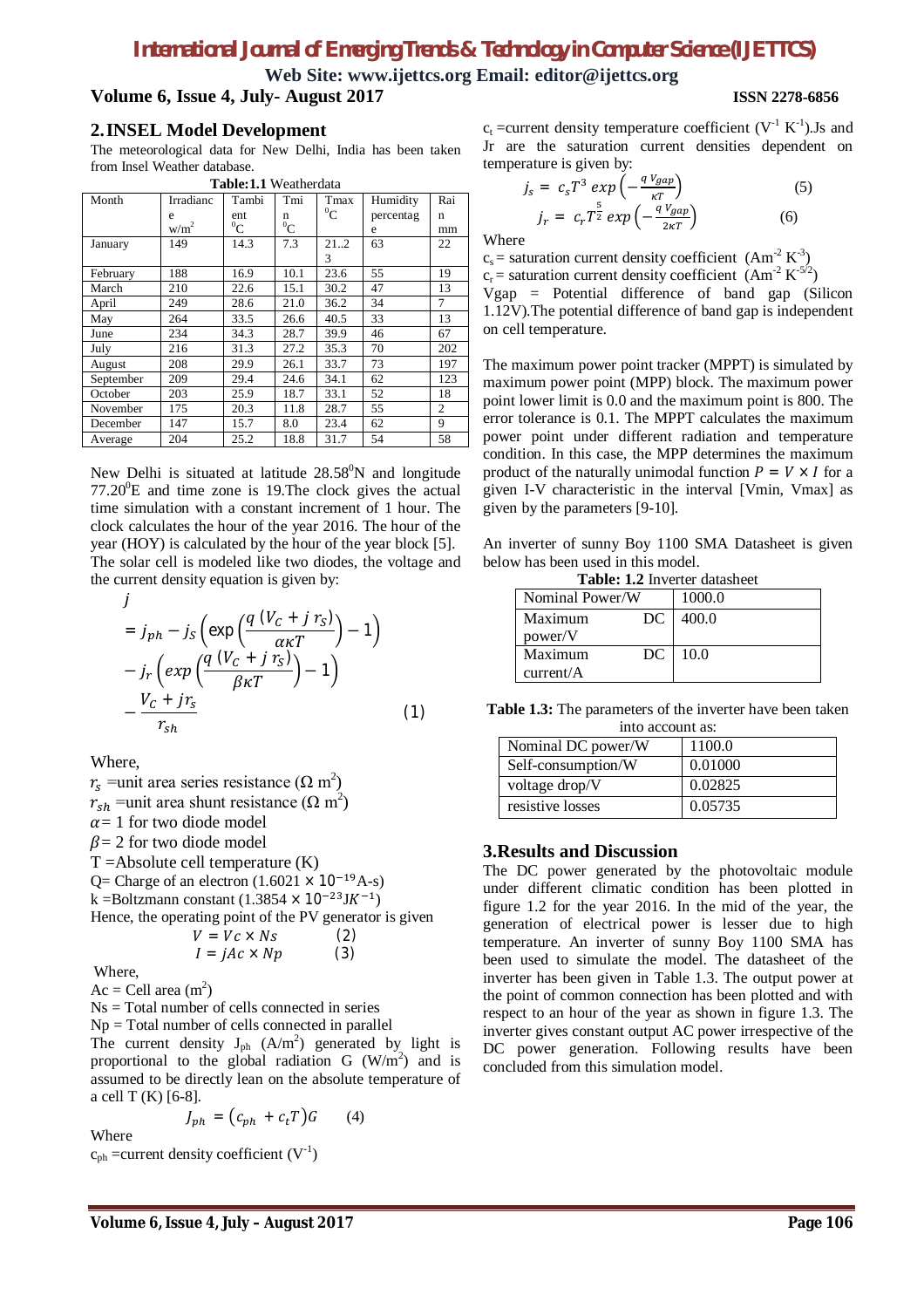# *International Journal of Emerging Trends & Technology in Computer Science (IJETTCS)*

**Web Site: www.ijettcs.org Email: editor@ijettcs.org Volume 6, Issue 4, July- August 2017 ISSN 2278-6856**



**Fig 1.2:** DC power generation versus HOY



**Fig 1.3:** AC power generation versus HOY

- (i) From figure 1.2 it has been concluded that the DC power generation is the minimum from mid-May until July, when the temperature is maximum between  $40^{\circ}$ C-35<sup>o</sup>C.
- (ii)The irradiance alone does not affect more on the power generation by the solar photovoltaic system.
- (iii) In the month of May, the irradiance is highest even though the power generation is lowest because the only irradiance does not play role in PV power generation, the humidity and rain also affects the generation.

(iv) Figure 1.3 shows that the AC power converter converts the PV power generation round the year at its maximum value which is connected to the grid.

### **REFERENCES**

[1]Benjamin Schams and GovindaSamy TamizhMani, "BAPV modules with different air gaps: Effect of temperature on relative energy yield and lifetime" IEEE 37th photovoltaic specialist conference, 19-24 June 2011.

- [2] Munira Batool; Syed M. Islam; Farhad Shahnia, "Stochastic modeling of the output power of photovoltaic generators in various weather conditions" Australian universities power Engineering Conference, pp.1-5, 2016.
- [3]ChienYu Chen; Haomin Chen; C. H. Hsueh; MaoYi Chang, "Photovoltaic module performance and soiling analysis for field environment",IEEE 42nd Photovoltaic Specialist Conference (PVSC), pp.1 - 7,2015.
- [4] Liwei Yang, Xiaoqing Gao, Fang Lv, Xiaoying Hui, Liyun Ma, Xuhong Hou, "Study on the local climatic effects of large photovoltaic solar farms in desert areas" Solar Energy, vol.144, pp. 244–253, 2017.
- [5] Maxime Mussard, " Solar energy under cold climatic conditions: A review", Renewable and sustainable energy reviews, vol. 74, n, pp.733-745, 2017.
- [6] Ahmed Bouraiou, Messaoud Hamouda, Abdelkader Chaker, Mohammed Mostefaoui, Salah Lachtar, Mohammed Sadok, Nadir Boutasseta, Mourad Othmani,Attoui Issam,"Analysis and evaluation of the impact of climatic conditions on the photovoltaic modules performance in the desert environment", Energy conversion and management, vol. 106, no.,pp.1345-1355, 2015.
- [7] David A. Quansah, Muyiwa S. Adaramola, George K. Appiah, Isaac A. Edwin,"Performance analysis of different grid-connected solar photovoltaic (PV) system technologies with combined capacity of 20 kW located in humid tropical climate", International Journal of Hydrogen Energy, vol.42, Issue 7, pp.4626–4635, 2017.
- [8] Chattariya Sirisamphanwong, Nipon Ketjoy," Impact of spectral irradiance distribution on the outdoor performance of photovoltaic system under Thai climatic conditions". Renewable Energy,Vol.38,Issue 1, pp.69-74, 2012.
- [9] Eduardo F. Fernández, D.L. Talavera, Florencia M. Almonacid, Greg P. Smestad, "Investigating the impact of weather variables on the energy yield and cost of energy of grid-connected solar concentrator system", Energy, vol. 106, pp. 790–801, 2016.
- [10] M. Shravanth Vasisht, J. Srinivasan, Sheela K. Ramasesha, "Performance of solar photovoltaic installations: Effect of seasonal variations", Solar Energy, vol. 131, pp.39-46, 2016.

# **AUTHORS**



**Dr. Sheeraz Kirmani** has joined the Department of Electrical Engineering, Jamia Millia Islamia in July, 2012 earlier he has worked as lecturer with the Department of Energy and Environment, TERI University, New Delhi, India, He

### **Volume 6, Issue 4, July – August 2017 Page 107**